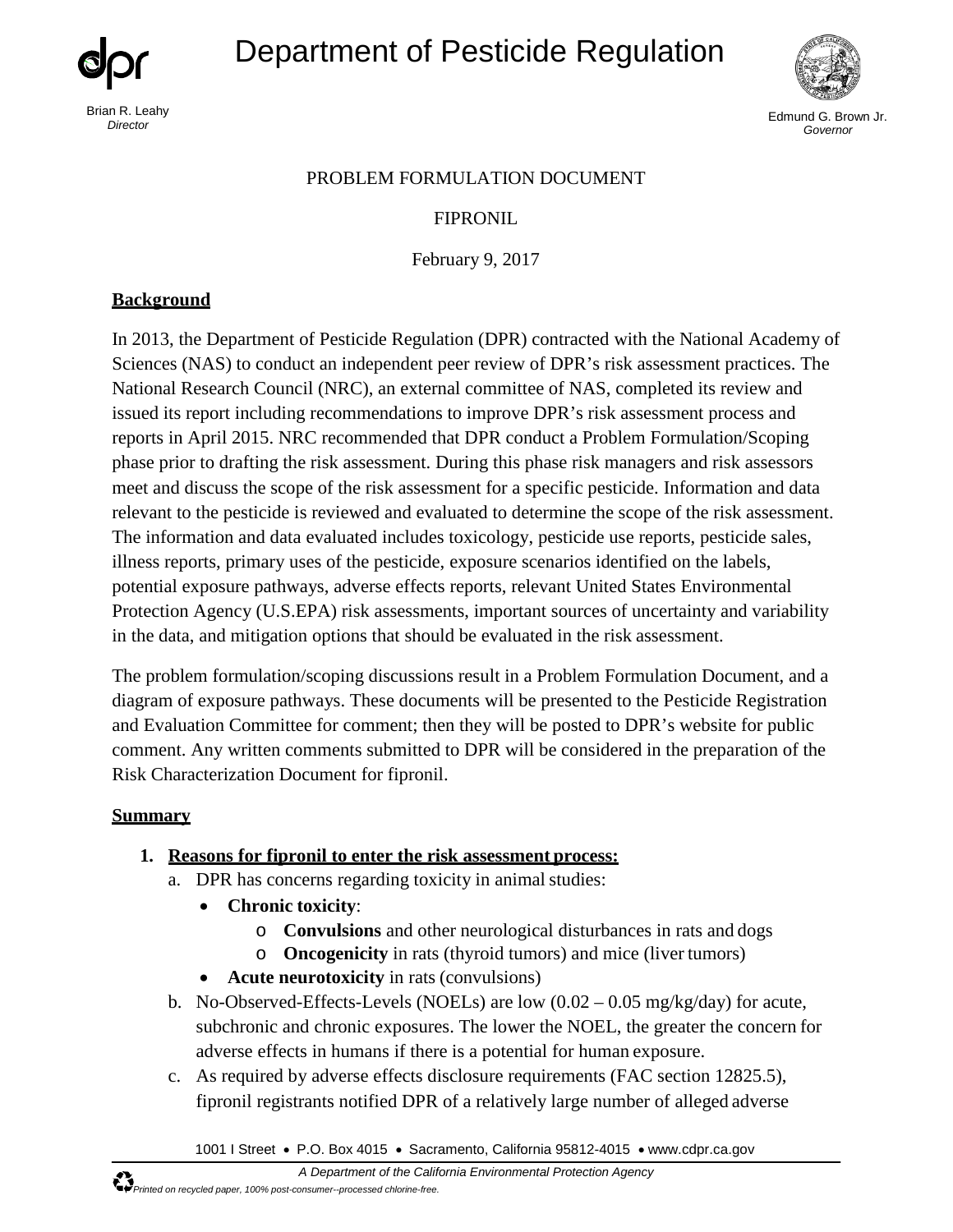effects incidents to human health occurring nationwide from 2002-2015 arising predominantly from the use of fipronil in dog and cat spot-on products for flea and tick control. Although these incidents are typically self-reported by the public and are not confirmed to be attributed to actual fipronil use or exposure, they indicate a potential for human exposure and suggest that further investigation of fipronil is warranted.

## **2. Fipronil's primary uses in California**

- a. treatment in and around structures for termites, roaches, and ants; and
- b. treatment of pets for fleas and ticks.

## **3. The critical NOELs for fipronil are summarized in Table 1 below.**

**Table 1. No-Observed-Effect-Levels (NOELs) for fipronil: Best available estimates as of February 2016.** 

| Duration<br>(Route)        | <b>DPR</b><br><b>NOELs</b><br>mg/kg/day | Critical Endpoint                                                                                                                                                        | <b>USEPA</b><br><b>NOELs</b><br>mg/kg/day                  |
|----------------------------|-----------------------------------------|--------------------------------------------------------------------------------------------------------------------------------------------------------------------------|------------------------------------------------------------|
| Acute<br>(all routes)      | 0.03                                    | Developmental Toxicity Study<br>(pregnant rabbit; oral); Decreased body<br>weight gain within 2 days of treatment.<br>$LOEL = 0.1$ mg/kg/day (King, 1990)                | 0.03<br>(oral)<br>0.05<br>(dermal)<br>0.05<br>(inhalation) |
| Subchronic<br>(all routes) | 0.05                                    | Developmental Neurotoxicity Study (rat;<br>oral, 25-day treatment); Decreased body<br>weights of pups and delay in preputial<br>separation in male pups (Mandella, 1995) | 0.03<br>(oral)<br>0.05<br>(dermal)<br>0.05<br>(inhalation) |
| Chronic<br>(all routes)    | 0.02                                    | Chronic Study (rat; oral); Increase in<br>incidence and severity of progressive<br>nephropathy LOEL= $0.06$ mg/kg/day<br>(Aughton, 1993)                                 | 0.02<br>(all routes)                                       |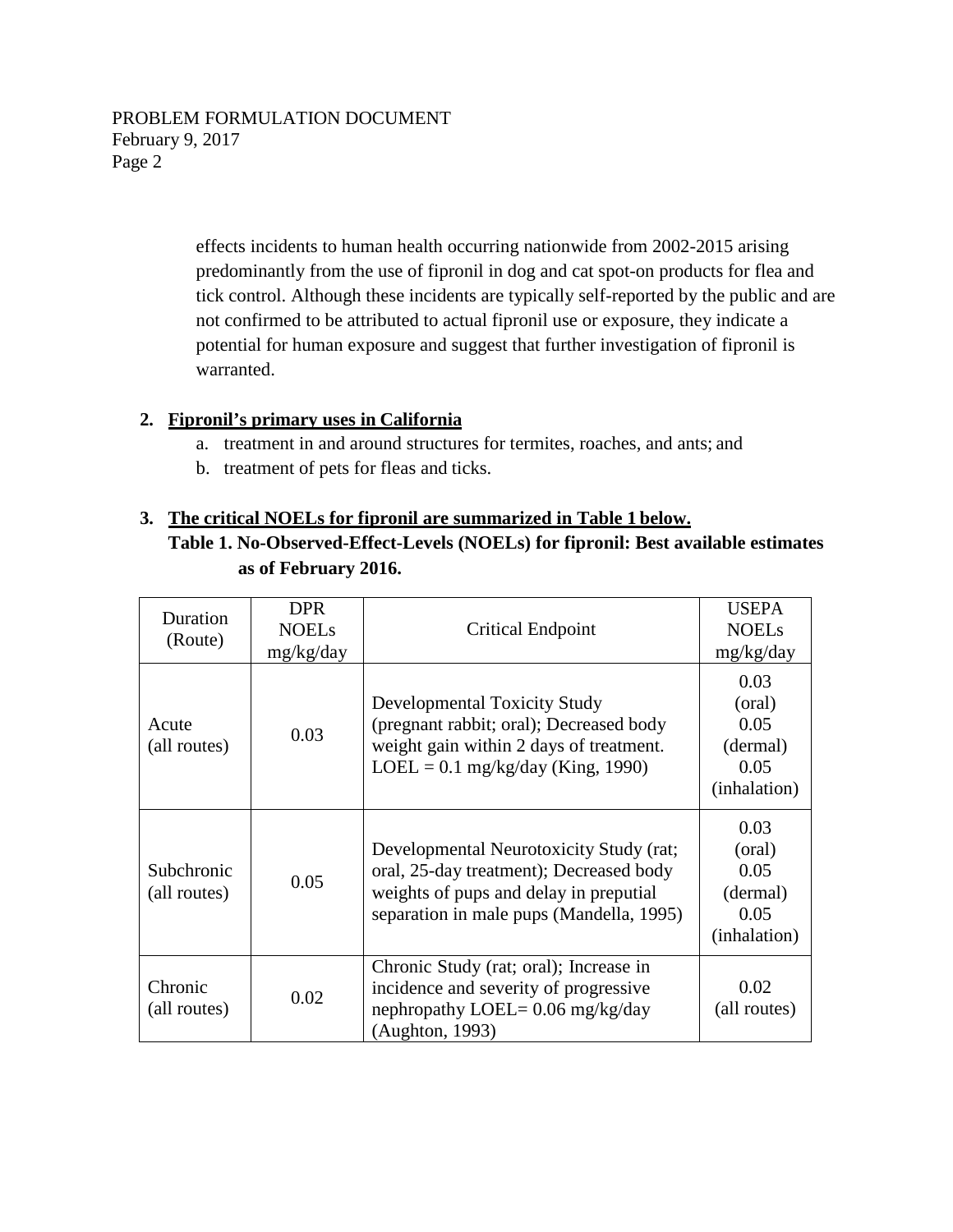## **4. Exposure scenarios to be considered in the exposure assessment.**

 During application, dermal contact and inhalation are the primary routes of fipronil anticipated to be low. However, inhalation of aerosols during loading of granular products and during mixing and application of liquid formulation products may constitute exposure. The exposure may occur during mixing and loading of suspension concentrate and granular products as well as application of all products (all formulations). Because fipronil has a low vapor pressure, inhalation exposure from gas phase fipronil is a non-negligible exposure route to fipronil.

The major route of post-application exposure is expected to be dermal contact. Postapplication exposure of young children through hand-to-mouth and object-to-mouth activities (i.e., non-dietary oral ingestion) should also be considered. In addition, available data on fipronil occurrence in surface water suggests possible exposure to swimmers (CDPR, 2015). The exposure routes for swimmers include inhalation, dermal and non-dietary oral ingestion.

Products with active registration in California are categorized based on 6 criteria: target site, formulation, application method, homeowner accessibility, personal protective equipment (PPE) requirement, and availability for indoor use (Table 2).

| Target site             | Formulation           | Application                    | Licensed<br>user only? | $PPEa$ ?       | Outdoor<br>only? |
|-------------------------|-----------------------|--------------------------------|------------------------|----------------|------------------|
| Turf                    | $RTU^b$ granule       | <b>Broadcast</b>               | Yes                    | <b>Yes</b>     | Yes              |
| $\text{Dog}/\text{cat}$ | RTU solution          | Spot-on                        | N <sub>0</sub>         | $\overline{N}$ | N <sub>0</sub>   |
| $\text{Dog}/\text{cat}$ | RTU solution          | Spray                          | No                     | Yes            | No               |
| Structure               | RTU dust/powder       | Injection                      | Yes                    | N <sub>0</sub> | Yes              |
| <b>Structure</b>        | Liquid<br>concentrate | Spray                          | Yes                    | Yes            | Yes              |
| Structure               | RTU bait station      | Placement                      | N <sub>0</sub>         | N <sub>0</sub> | No               |
| Structure               | RTU gel               | Spots along<br>cracks/crevices | N <sub>0</sub>         | N <sub>0</sub> | N <sub>0</sub>   |

## **Table 2. Fipronil Products Categorized Based on Formulation and Label Requirements.**

<sup>a</sup>PPE: personal protective equipment required by product labeling. Besides label requirements, California Code of Regulation requires most applicators to wear chemical resistant gloves and protective eyewear;

 ${}^{b}$ RTU: ready-to-use;  ${}^{c}$ : only gloves were mentioned in the labels.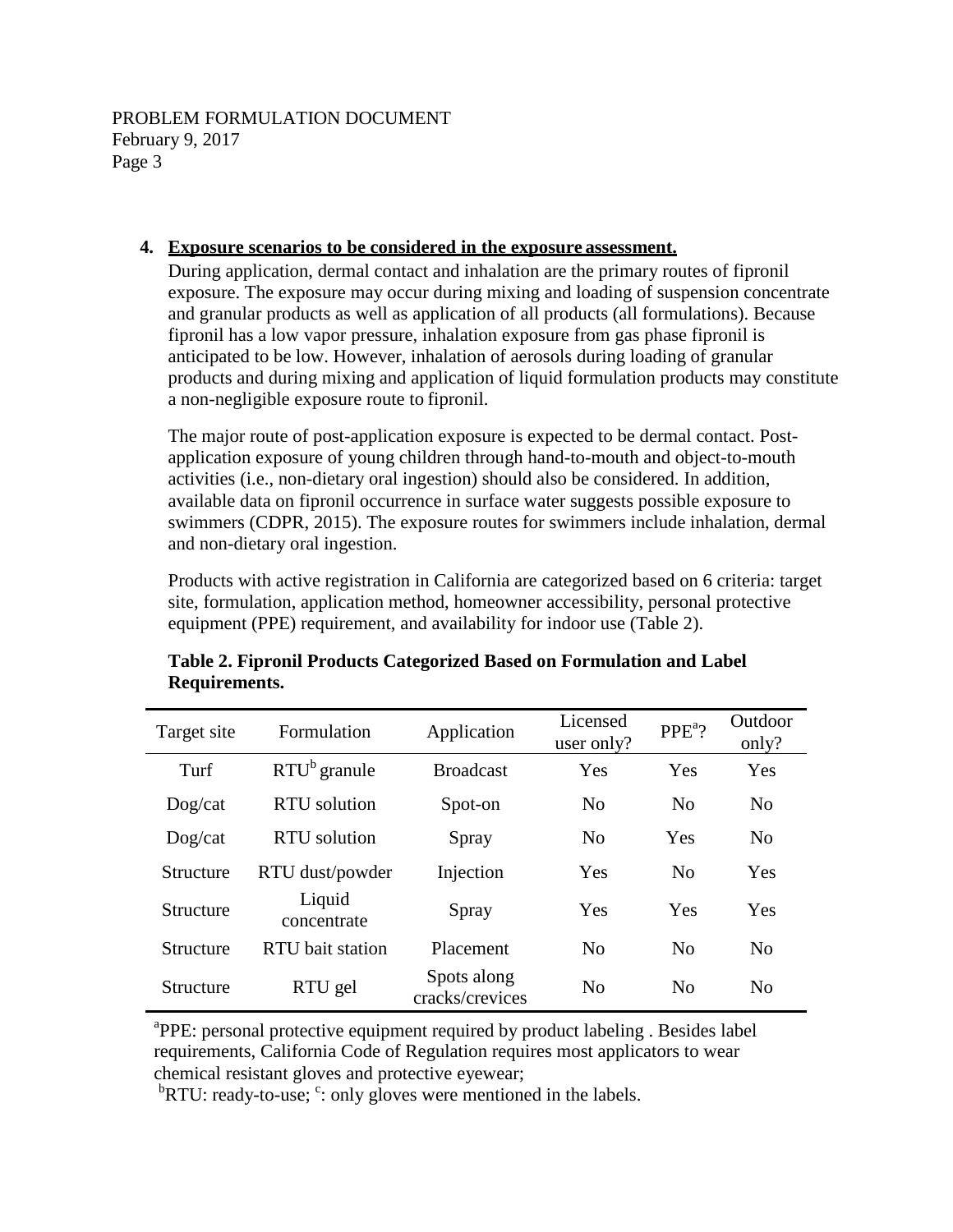#### Turf products

This represents ready-to-use (RTU) granule products used by licensed applicators to control imported fire ants (*Solenopsis spp.*). In California, the use is limited to the Coachella Valley in the months from April to September. PPE, including long sleeved shirts, long pants, waterproof gloves, shoes and socks, is required for loaders, applicators and persons who clean the application equipment. The potential primary exposure route for handlers is dermal contact and inhalation. The post-application scenarios involve both adults and children with routine outdoor activities. For adults, the exposure route is dermal contact. For children, the exposure routes are dermal contact and non-dietary oral ingestion.

#### Structural products

-*Liquid concentrate.* This represents products used by licensed applicators to control structural pests such as termites. The products need to be diluted with water prior to application. Liquid concentrate products accounted for most (>95%) of the fipronil use in California. They can be applied for termite control during pre-construction (e.g., broadcast spray on surface to be covered beneath the concrete slab) and post-construction (e.g., trenching and rodding along exterior perimeter and in accessible crawl space). They can also be applied along the exterior foundation perimeter of homes to control invasive insects such as ants and spiders. They are not permitted for broadcast indoor applications. Labels require handlers to wear PPE, including long-sleeved shirts, long pants, socks, shoes, chemical resistant gloves and respirators. The potential exposure routes for handlers are dermal contact and inhalation. Bystander exposure is expected to be minimal since the labels do not allow any person to enter the treated area until sprays have dried. Post-application exposure of adults and children can occur via contact with the treated outdoor surfaces from routine outdoor activities. The exposure is expected to be minimal for adults since adults are expected to have minimal dermal contact with outdoor surfaces. Adult and children post-application exposures from routine indoor activities are possible due to fipronil transfer from outdoor to indoor areas.

*-Dust/powder.* This group represents RTU solid formulation in a non-refillable package for use with specially designed application equipment. The use of these products is limited to licensed applicators, and labels do not require PPE during application. The potential exposure routes for applicators are dermal contact and inhalation. Postapplication exposure is expected to be low due to the non-accessible nature of the treated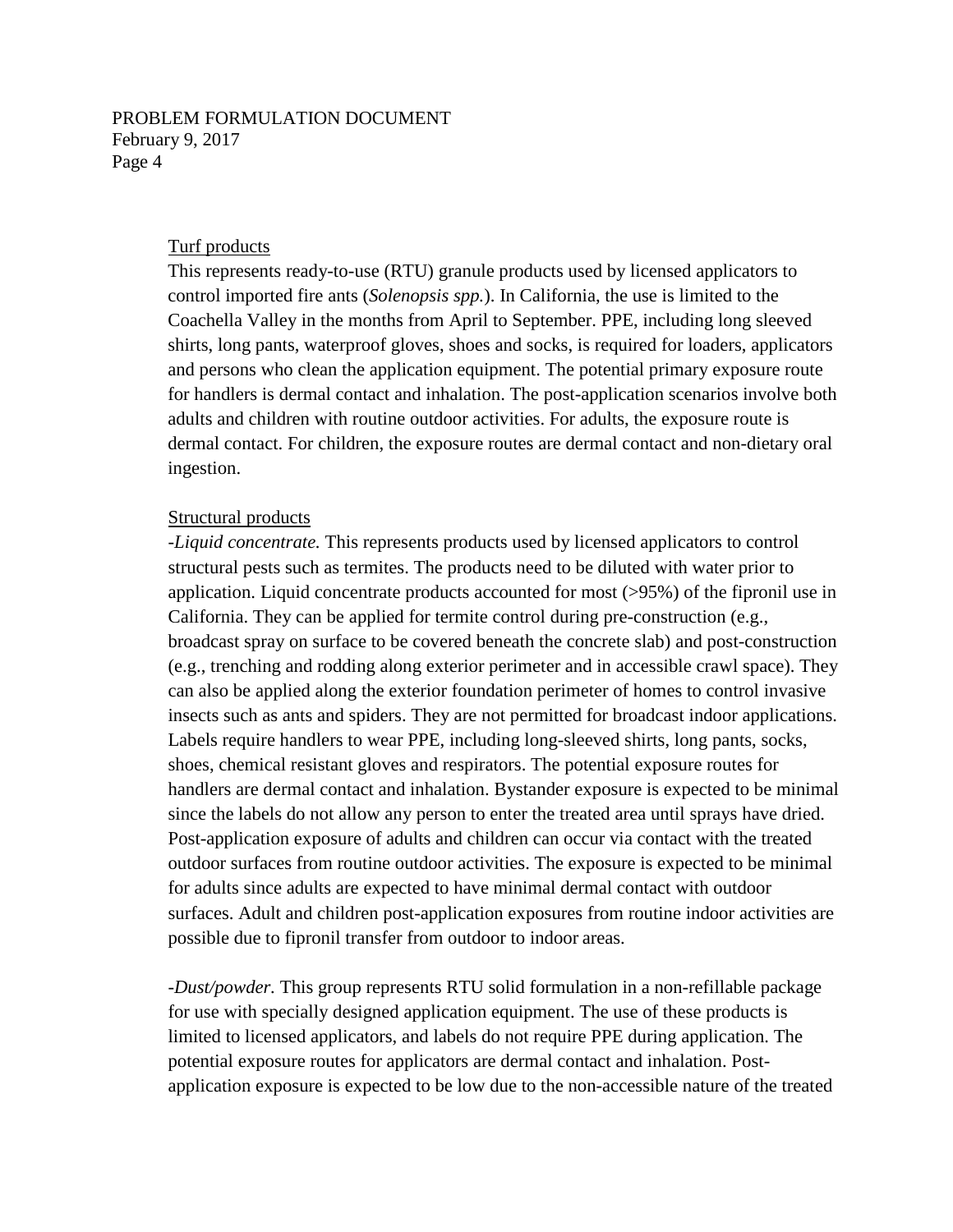areas (e.g., voids) or low likelihood of building occupants in contact with treated areas (e.g., termite shelter tubes in crawl spaces) from routine activities.

*-Bait gel.* This represents RTU gel formulation and is applied via syringe by both licensed applicators and homeowners for spot treatment. These products can be used in both indoor and outdoor areas, and PPE is not required during application. The potential exposure route for handlers is dermal contact. Post-application exposure is expected to be minimal because of the low vapor pressure of fipronil, small treated areas and low application rates.

*-Bait station.* This represents RTU fipronil formulation in a secure reservoir. An applicator places these stations in areas with known or suspected pest activities, such as along foraging trails and nesting sites. These products can be used in both indoor and outdoor areas, and PPE is not required during application. The potential handler and postapplication exposure scenarios are expected to be the same as using bait gel, but the exposure amount is expected to be less.

#### Dog/Cat products

This contains the largest number of products registered in California. These pet products are used by both professional groomers and pet owners (adult only) to treat ticks, fleas and lice on cats and dogs. Based on the application methods, these products can be grouped into two categories: spot-on and spray.

Spot-on products are applied by squeezing a full tube of liquid onto the back skin of a dog or cat between its shoulder blades. For cat treatment, the products have only one size. For dog treatment, the products have four sizes based on body weight ranges (i.e.,  $\leq 22$ ) lbs, 23-44 lbs, 45-88 lbs and 89-132 lbs). PPE is not required when applying spot-on products.

Spray products are RTU liquid formulations in pressurized or hand-trigger containers. The applicator ruffles the hair of a dog or cat with one hand while holding and applying a spray product in the other hand. For head and eye areas, the handler sprays the product on one hand and then gently rubs the product onto the hairs of the dog or cat. Rubber or latex gloves are required when applying the spray products.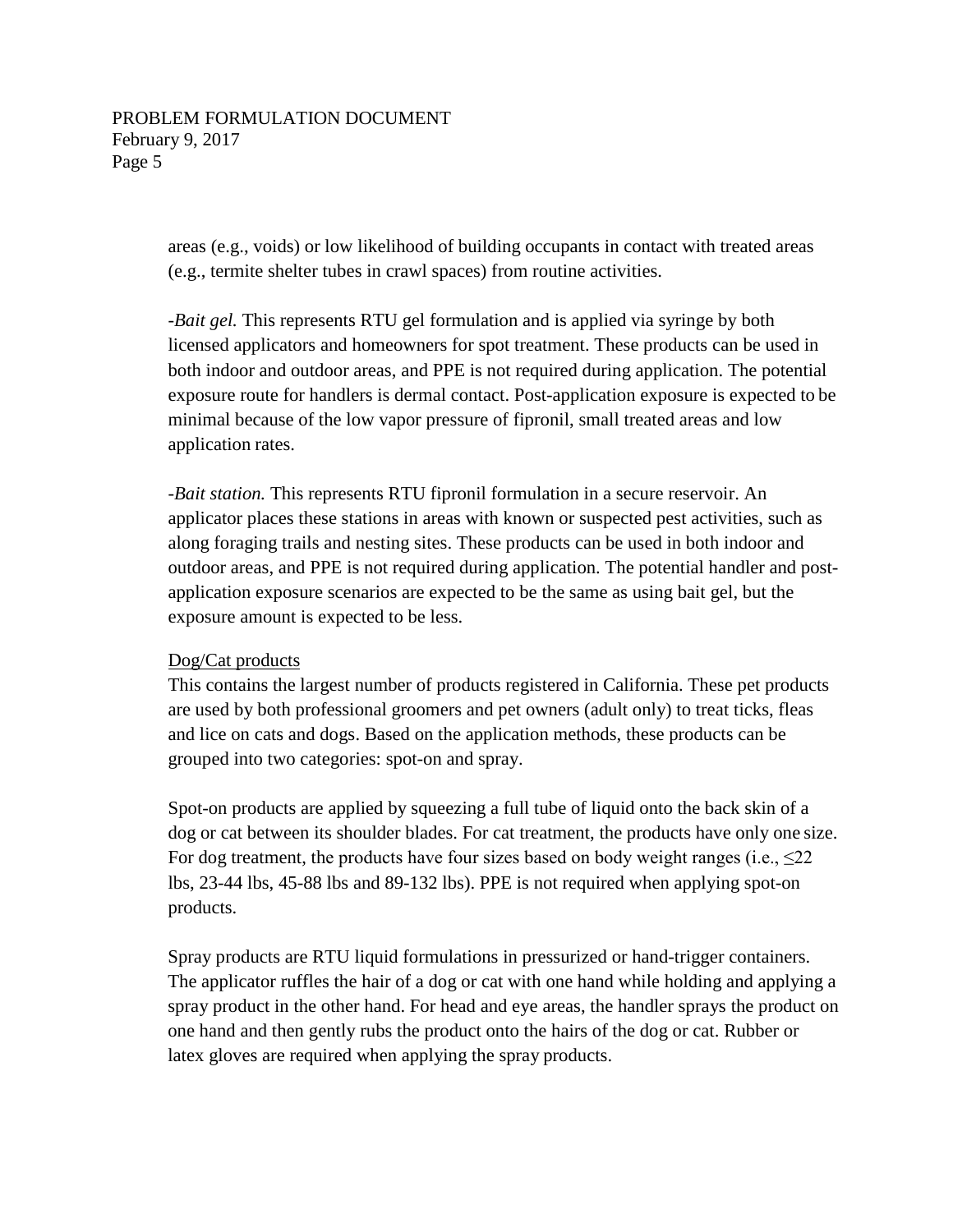The handler exposure scenarios involve adults, either pet owners or professional groomers, who use either a spray or spot-on product to treat dogs or cats. The potential exposure routes include inhalation and dermal contact, but the inhalation exposure to spot-on products is expected to be low. The post-application exposure scenarios involve an adult pet owner or a child in contact with the treated  $\log(s)$  or cat(s). For adults, dermal contact is the potential primary route of post-application exposure, while for children, the potential exposure routes are dermal contact and non-dietary oral ingestion.

**Tables 3a and 3b. Criteria for selecting fipronil exposure scenarios for detailed analysis in DPR's forthcoming risk analysis.** – See attachment.

**5. Diagram of Potential Exposure Pathways** – See attachment.

## **6. Potential mitigation measures to be considered for evaluation in the risk assessment.**

The following list includes recommendations received from stakeholders. The list is not intended to be complete. These potential mitigation measures only address the exposure scenarios that are ranked "high" within Table 3, and primarily focus on dermal exposure as current information indicates that to be the major route of fipronil exposure. DPR's Executive Office might consider mitigation measures for additional scenarios and/or additional exposure routes if the risk assessment indicates excessive risks.

To make it convenient to compare to Table 3, the list of potential mitigation measures is divided into measures for applicators/handlers during the application, and measures for reentry by members of the public after the application.

## *6.1 Potential mitigation measures for applicators/handlers (during the application)*

#### **a. Dog/cat products (both spot-on and spray):**

- i. Restrict use to only certified applicators (for example, by designating these fipronil products as California Restricted Materials).
- ii. Require additional PPE (spray product labels already require "rubber gloves", but spot-on products do not).
- iii. Reduce amount of AI applied per animal (by reducing product concentration, or reducing the size of area treated per animal, or both).
- iv. Reduce frequency of application (probably effective only for reducing chronic exposure).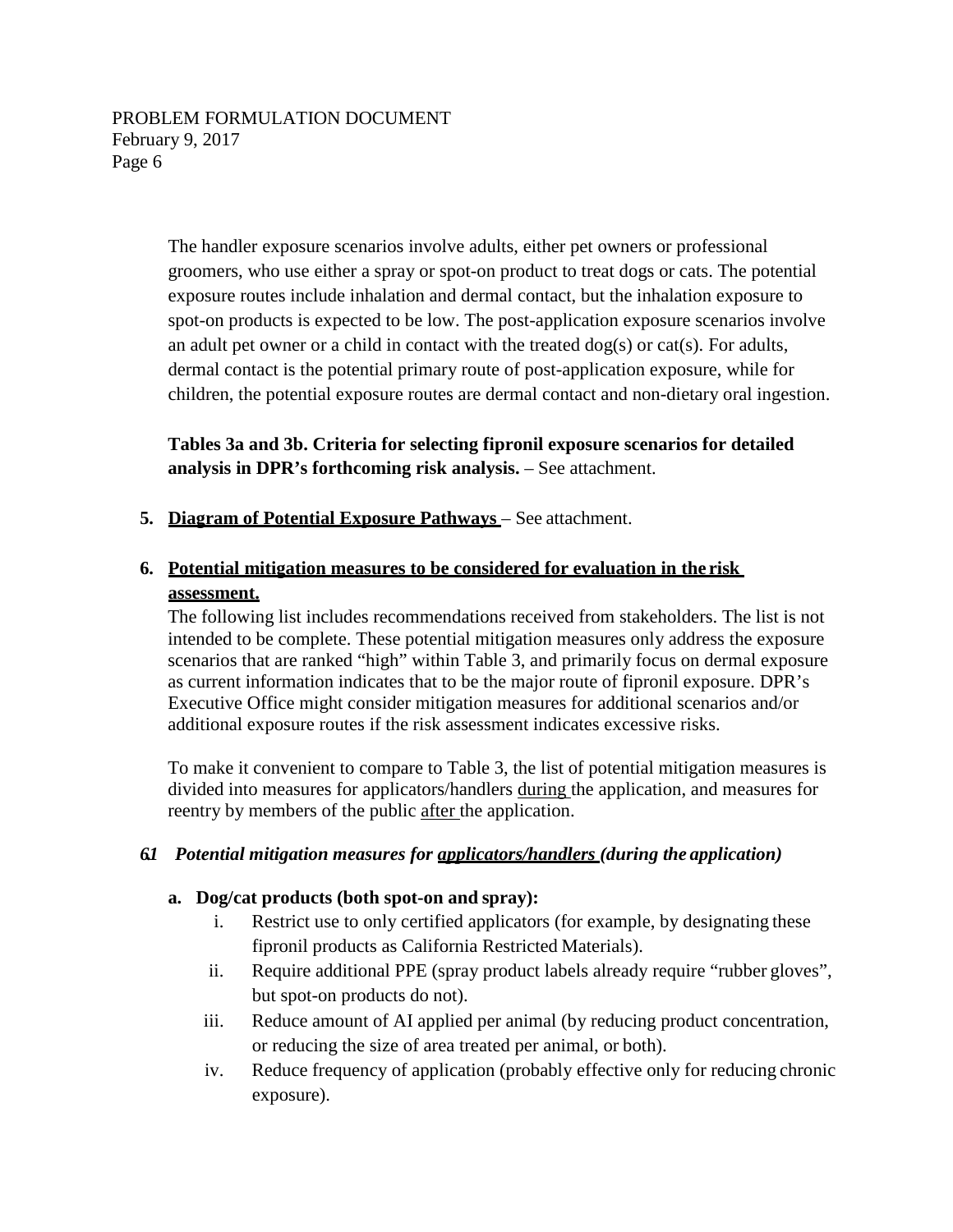v. Cancel California registrations for all fipronil dog/cat products that are labeled for home use.

## **b. Structural pest control products (liquid concentrate products for use only by licensed professionals).**

- i. Require additional PPE (labels already require "waterproof gloves," long sleeved shirts, long pants, and shoes plus socks).
- ii. Require stewardship training from registrants about the importance of using PPE.
- iii. Require engineering controls for mixing / loading. Could include requiring "tip 'n pour" spouts that currently are present on some but not all containers of liquid products. Could include packaging as water-soluble bags.
- iv. Prohibit overhead applications.
- v. Reduce amount of AI applied per structure (by reducing product concentration, or size of area treated per structure, or both).
- vi. Reduce frequency of application (probably effective only for reducing chronic exposure).

## *6.2 Potential mitigation measures for post-application reentry (high priority scenarios, dermal exposure)*

## **a. Turf products, (granular for use only by licensees):**

- i. Increase restricted entry interval.
- ii. Require posting of warning signs around treated areas.

## **b. Dog/cat products (both spot-on and spray):**

 Note that labels currently require separating treated animals from all other dogs and cats for 24 hours, but no requirement for separating from humans. Further, labels prohibit children from applying the product, but do not prohibit children from being nearby during the application.

- i. Restrict use to only certified applicators (for example, by designating these fipronil products as California Restricted Materials).
- ii. Establish requirement for a minimum time that must elapse between application and owners' contact with treated pet. Could include a longer time for children's contact.
- iii. Require a minimum time during which children must be excluded from room in which application took place (to reduce potential transfer from contaminated surfaces).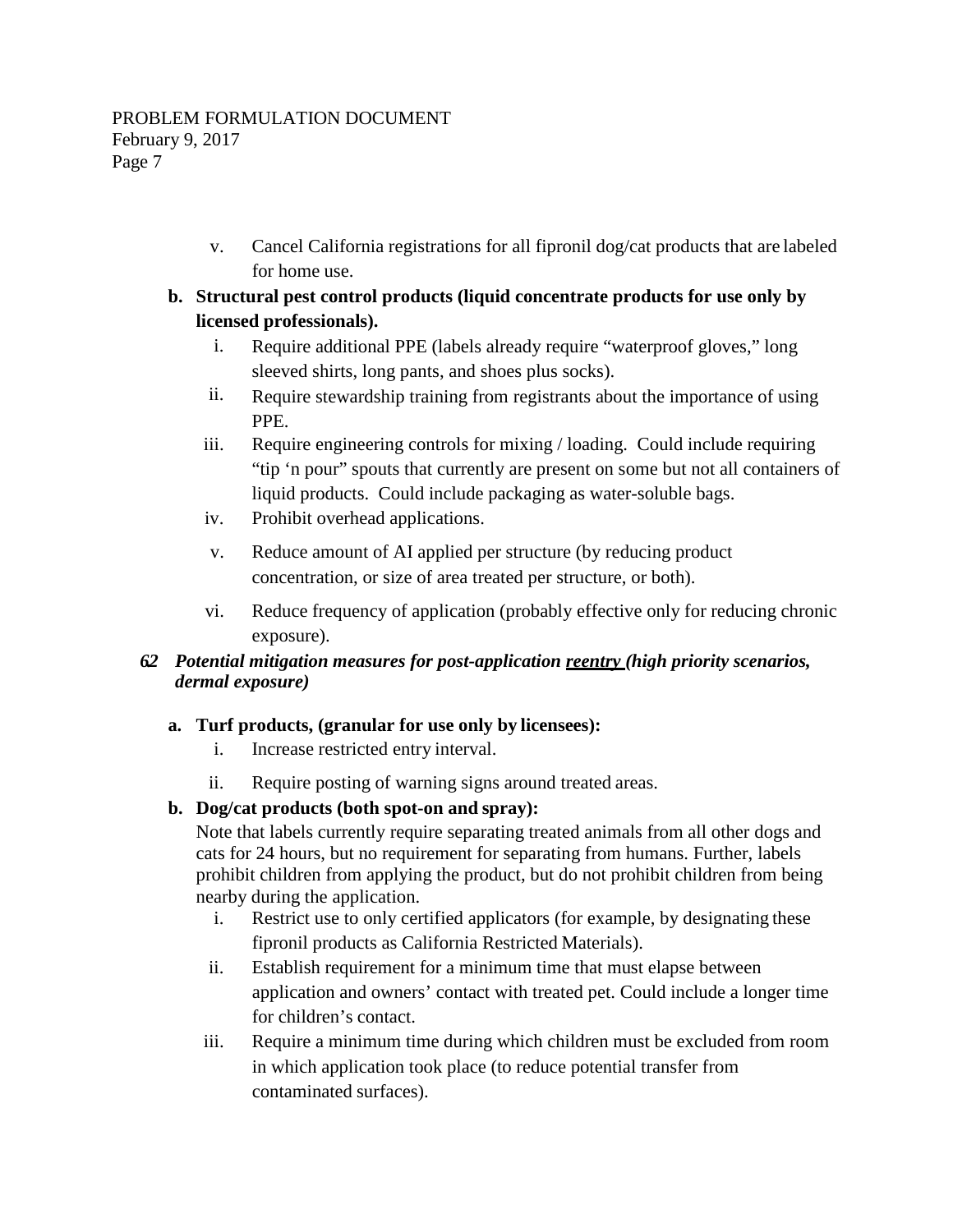- iv. Reduce amount of AI applied per animal (by reducing product concentration, or reducing the size of area treated per animal, or both).
- v. Reduce frequency of application per animal (probably effective only for reducing chronic exposure).
- vi. Cancel California registrations for all fipronil dog/cat products that are labeled for home use.

## **Structural liquid concentrate products:**

- vii. Increase label requirement for time that must elapse between application and allowing residents to enter treated areas.
- viii. Require posting of warning signs on treated areas.
- ix. Reduce amount of AI applied per structure (by reducing product concentration, or reducing size of area treated per structure, or both).
- x. Reduce frequency of application per structure (probably effective only for reducing chronic exposure). Most product labels already limit to two applications per property per year.

## **7. How DPR will address data gaps:**

 data for fipronil. DPR believes that filling these data gaps will avoid the use of generic information, these data gaps are addressed as described below. During the problem formulation phase, DPR has identified a few gaps in the exposure data and/or surrogate exposure scenarios. Historically, generic data and surrogate exposure scenarios usually result in conservative exposure estimates and, therefore, unacceptable margins-of-exposure (MOE). However, in the absence of chemical-specific

- 1. Turf granule products: The product labels suggest irrigating treated turf after application. There is no information on how irrigation of the treated turf affects child post-application exposure through episodic granule ingestion. Accordingly, DPR proposes to follow the procedure of episodic granule ingestion (i.e., without irrigation) in the U.S. EPA Standard Operation Procedures (SOP) for Residential Pesticide Exposure Assessment (USEPA, 2012).
- 2. Structural liquid concentrate products: Information on handler exposure via dermal and inhalation is not available. Hence, DPR proposes to employ a generic Pesticide Handlers Exposure Database (PHED) of low pressure hand wand mixer/loader/applicator (i.e., Scenario 22 as described in HS-1826 [Beauvais et al., 2007]) for use in assessing the handler exposure. Akin to the handler exposure, information on the post-application exposure of residential occupants (i.e., adults and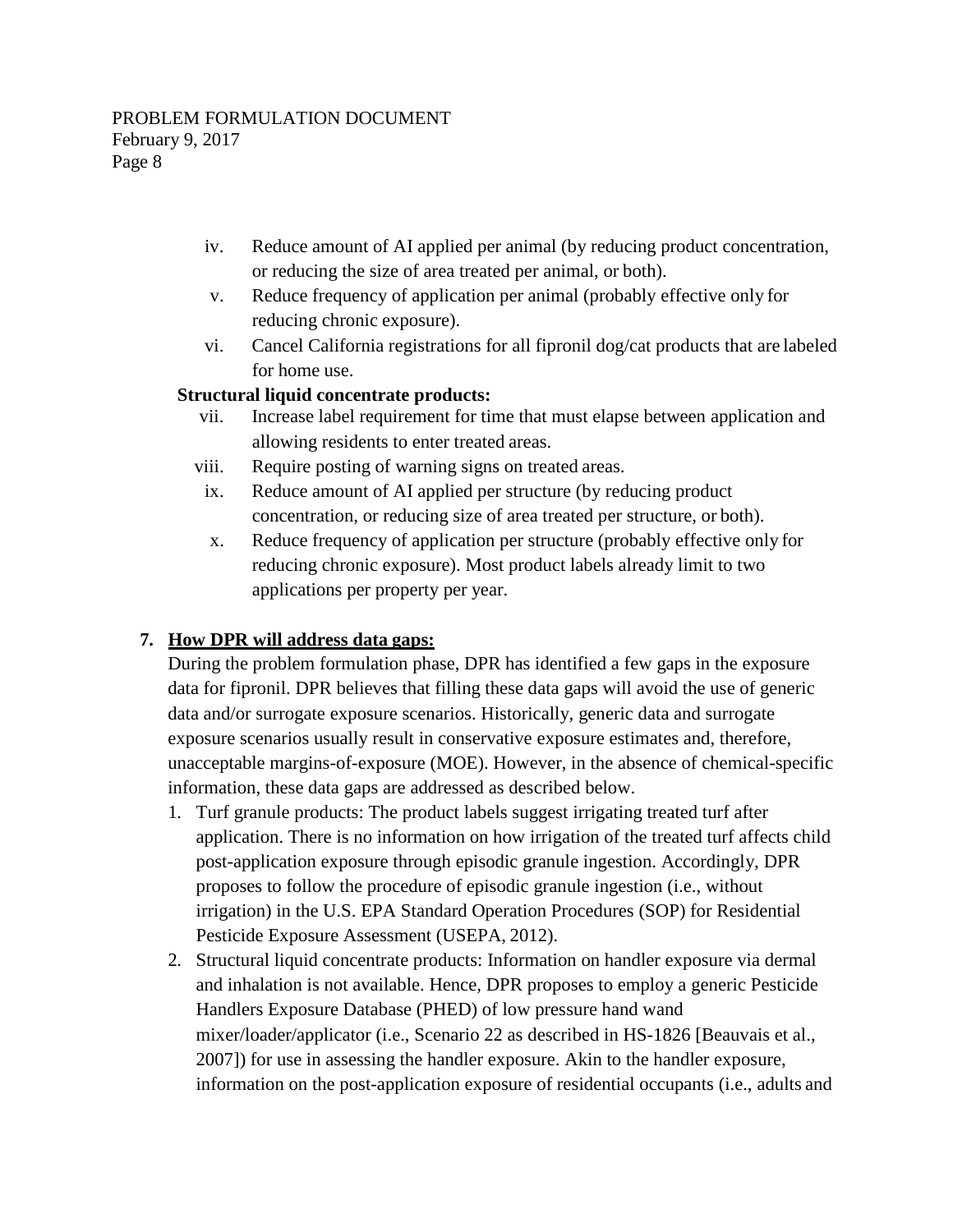children) is not available. Methods for characterizing the post application scenario are being developed.

- 3. Structural bait gel products: Information on the post-application exposure to residential occupants (i.e. adults and children) is not available. To characterize the post-application exposure, DPR proposes to employ a surrogate exposure scenario of indoor cracks and crevices as described in the U.S. EPA SOP for Residential Pesticide Exposure Assessment (USEPA, 2012).
- 4. Structural dust products: Information on the exposure of handler and post-application exposure of residential occupants (i.e., adults and children) is not available. To evaluate the handler exposure, DPR proposes to employ a surrogate exposure scenario of indoor plunger dusters as described in the U.S. EPA residential SOP (USEPA, 2012). Methods for characterizing the post application scenario are being developed.
- 5. Pet spray and spot-on products: The transfer rate of fipronil residue from treated dogs/cats to humans is not available. The derivation of the transfer rate is being conducted by DPR based on studies submitted by the registrants and peer-reviewed open literatures.
- 6. In addition to the exposure assessment, data gaps exist for developing mitigation measures.
- 7. Structural liquid concentrate and dust products: For the handlers, no information is available on the work activities associated with the highest exposure. Also, for the residential bystander, there is no information on the highest exposure that results from different post-application behaviors.

## **8. Analysis Plan.**

Based on the Problem Formulation, DPR (HHA, WHS, and EM Branches) plans to evaluate:

- 1. Potential exposure to applicators who apply fipronil products to turf, structural sites and companion animals (cats and dogs), and to residents (adults and children) who enter the treated areas or contact the treated surfaces after application. The exposure may occur through inhalation, dermal contact and/or non-dietary oral ingestion (for children only).
- 2. Potential exposure to humans (adults and children) who swim in a fipronilcontaminated surface water body. The major exposure routes are expected to be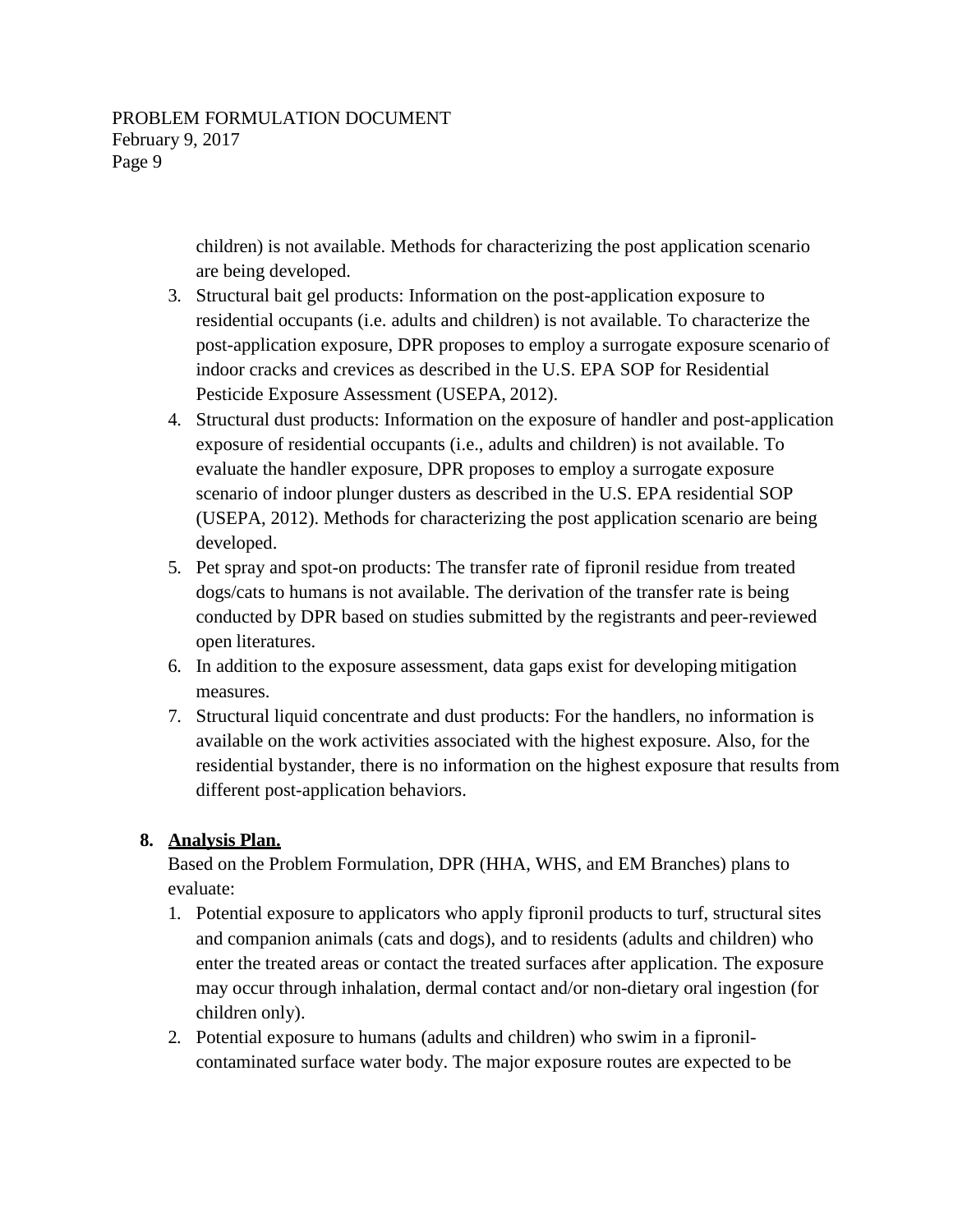dermal contact and non-dietary oral ingestion. The concept model of these exposure scenarios is provided in an attachment.

3. Fipronil is not registered for use on crops in California. DPR plans to utilize the U.S. EPA dietary exposure assessment for food, but conduct a California specific drinking water exposure assessment.

The following data will be used to estimate human exposures during application and post-application of fipronil products:

- Data from the Pesticide Handlers Exposure Database (PHED) and the U.S. EPA Standard Operating Procedures for Residential Pesticide Exposure Assessment
- Data from published peer-review literature, pesticide registrants and/or consumer groups
- Data on fipronil use and sales in California
- Information provided on the labels of products that contain fipronil
- Data on fipronil environmental occurrences provided by the Environmental Monitoring Branch of DPR
- Physico-chemical properties of fipronil

For the Toxicology Profile and Hazard Identification, DPR/HHA plans to identify the main toxicological effects and the points of departure (PoD) according to the relevant routes of exposure from the following databases:

- Toxicological studies submitted to DPR by the registrant or published in peerreviewed literature
- Human Incident Data (DPR's Pesticide Illness Surveillance Program, PISP); Sentinel Event Notification System for Occupational Risks (SENSOR)-Pesticides program; case reports with fipronil self-poisoning, and Adverse Human Health Effects Reports
- U.S. EPA Toxicity Forecaster (ToxCast) high-throughput screening assays (HTS, including zebrafish) for indications of pathway disruptions that could lead to toxic outcomes.
- Existing human health risk assessments by other regulatory agencies (i.e., U.S. EPA, the Australian APVMA and the European Food Health Safety Agency, AFSSA/Environmental Health Safety Agency, AFSSE)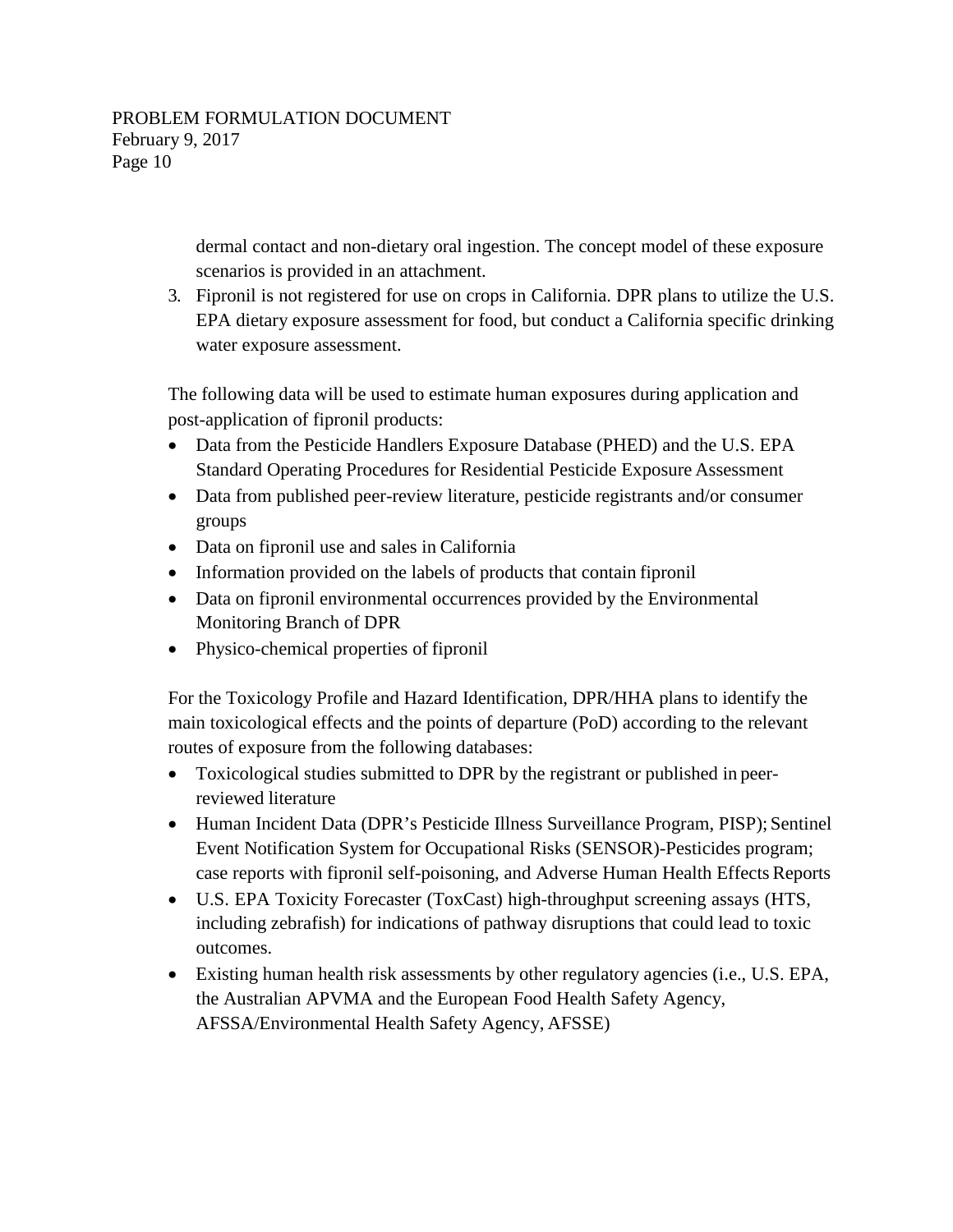For risk characterization, DPR/HHA will use the relevant PoDs and measured or estimated exposures to estimate non-cancer Margins of Exposure (MOEs) and/or cancer risk. These risk estimates will be compared to selected targets.

For Risk Appraisal, DPR/HHA will inform the risk manager of the confidence it has in the risk estimates by discussing overall uncertainty and variability in the risk assessment.

Following review by the Office of Environmental Health Hazard Assessment (OEHHA) and U.S.EPA, DPR will respond to reviewers and generate a finalized risk assessment document.

9. **Timeline for completion of the Risk Characterization Document (RCD).** The Human Health Assessment Branch plans to complete the draft RCD by December 2017.

### **10. References.**

Aughton, P. 1993. M&B 46030*: Combined Oncogenicity and Toxicity Study by Dietary Administration to CD Rates for 104 Weeks Including a 13 Week Reversibility Period on Completion of 52 Weeks of Treatment*. Pharmaco-Life Science Research LTD., Eye Suffolk, UK. LRS Report 93/RHA432/0166. Vol. 52062-034.

California Department of Pesticide Regulation (CDPR), 2015. Surface Water Database (SURF). available at <http://www.cdpr.ca.gov/docs/emon/surfwtr/surfcont.htm>

King, V.C. 1990. M&B 46030*: Teratology Study in the Rabbit*. Life Science Research LTD., Eye Suffolk, UK. LSR Report 90/RHA321/0722. Vol. 52062-031.

Mandella, R.C. 1995. *A Developmental Neurotoxicity Study of Fipronil in the Rat Via Dietary Administration*. Pharmaco–Life Science Research, Toxicology Services Worldwide, East Millstone, NJ. Study No. 93-4508. Vol. 52062-0367.

NRC (National Research Council). 2015. *Review of California's risk-assessment process for pesticides.* National Academy of Sciences, Washington D.D. 56 pp. Available at: [http://www.nap.edu/catalog/21664/reviw-of-californias-risk-assessment-process-for](http://www.nap.edu/catalog/21664/reviw-of-californias-risk-assessment-process-forpesticides)pesticides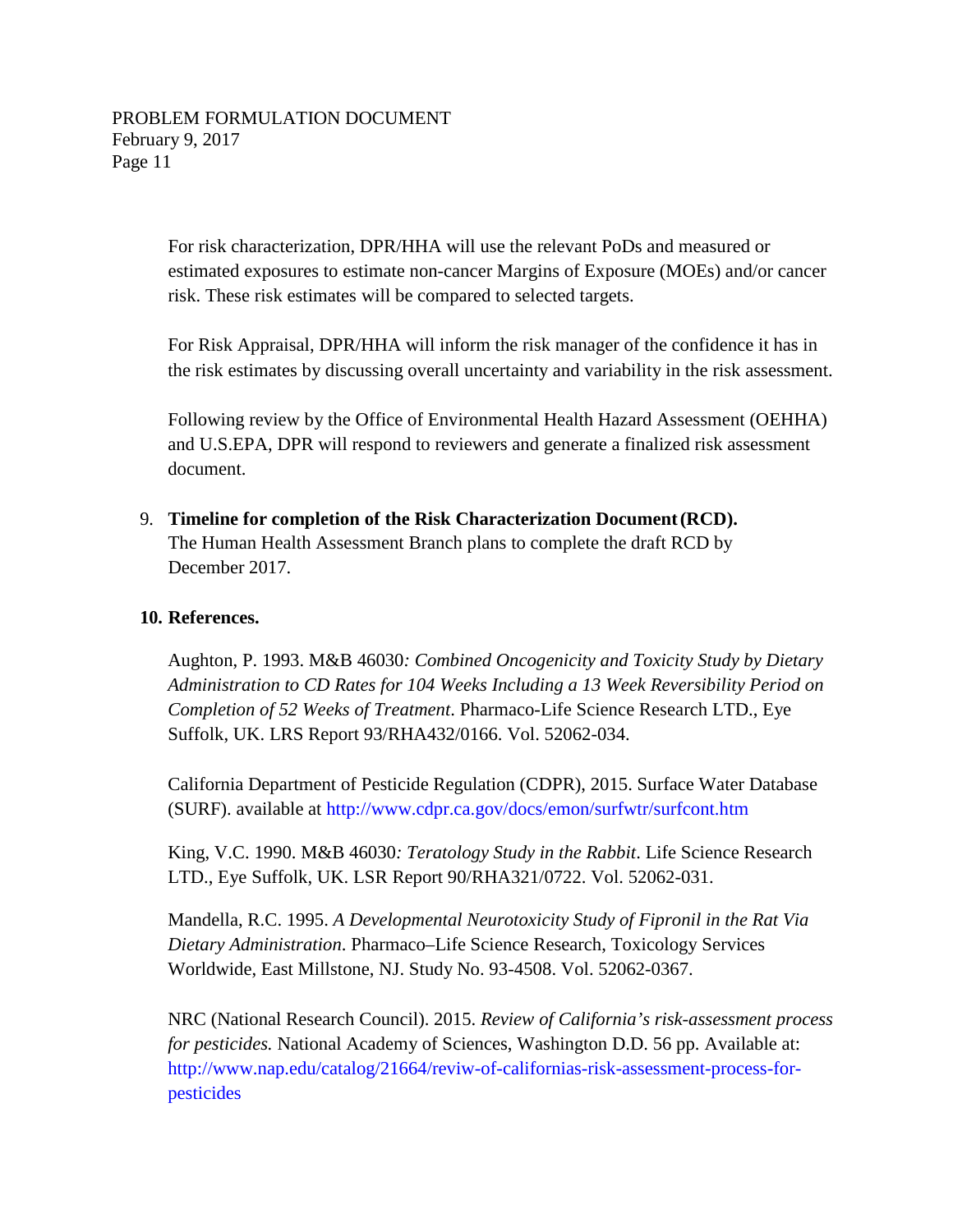#### **11. Comments.**

This Document will be posted on DPR's website as a draft on our Risk Characterization Document page [\(http://www.cdpr.ca.gov/docs/risk/rcd.htm\)](http://www.cdpr.ca.gov/docs/risk/rcd.htm) for public viewing after being presented to the Pesticide Registration Evaluation Committee. The comment period is open for 60 days. After the comment period, the Problem Formulation Document will be posted as a final document. Written comments may be sent to:

Risk Assessment – (Fipronil) Attn: Ann Hanger Pesticide Registration Branch Department of Pesticide Regulation 1001 I Street, P.O. Box 4015 Sacramento, CA 95812-4015

Comments will be reviewed and where appropriate, technical suggestions will be incorporated into the text of the draft RCD.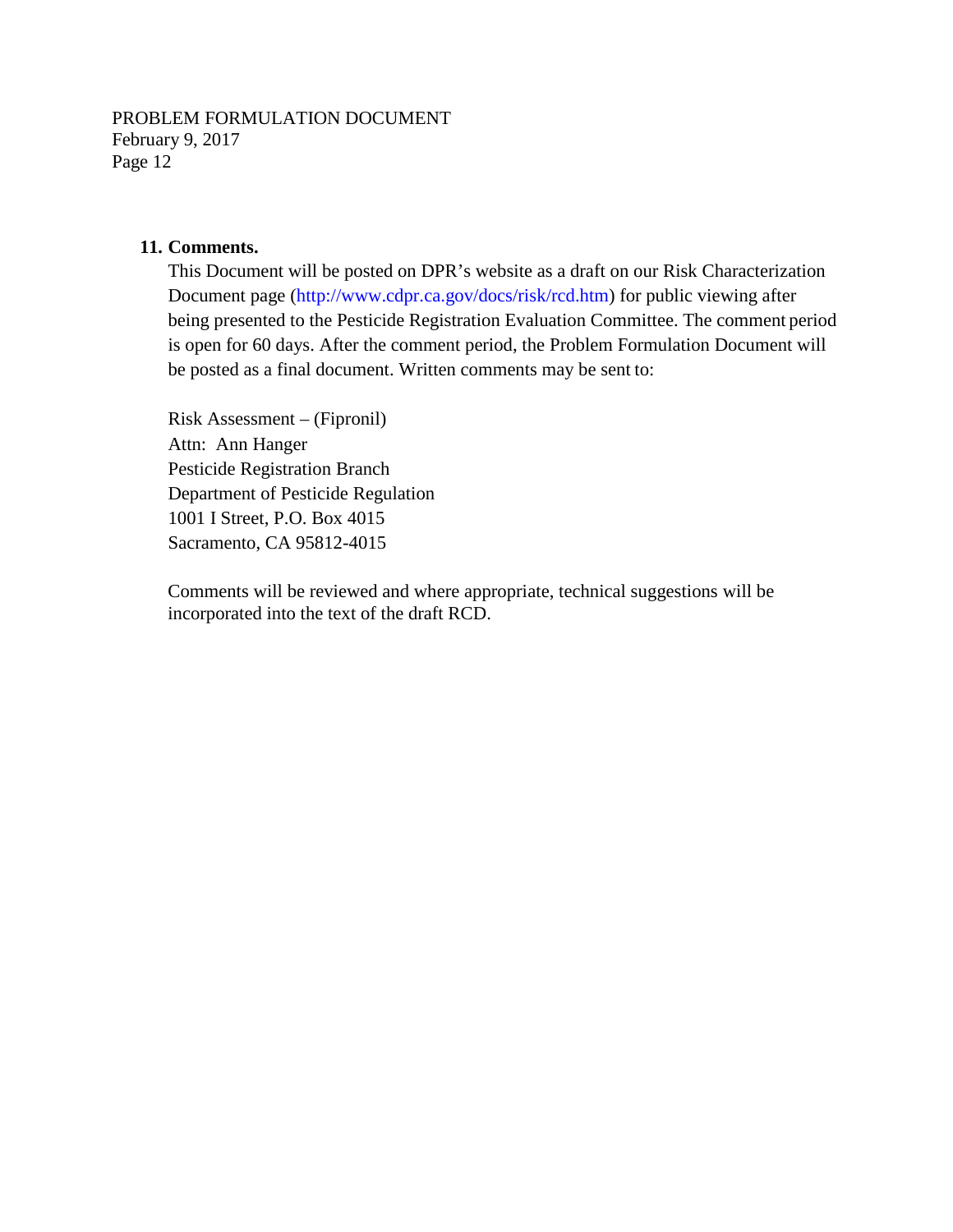|                                   | Human receptor        | Exposure based evidence                        |                                                                                |                       |                                |                                   | Use and illness based adjustment         |                             |                            |                                    |                               |                                             |                                                                |                  |                   |
|-----------------------------------|-----------------------|------------------------------------------------|--------------------------------------------------------------------------------|-----------------------|--------------------------------|-----------------------------------|------------------------------------------|-----------------------------|----------------------------|------------------------------------|-------------------------------|---------------------------------------------|----------------------------------------------------------------|------------------|-------------------|
| Exposure Scenario                 |                       | Exposure estimate                              |                                                                                |                       |                                | Preliminary                       | Use restricted                           |                             | PUR data<br>(Licensed use) | Sales data<br>(if exempt from PUR) |                               | Illnesses within CA                         |                                                                | Increase<br>from | Final<br>priority |
|                                   |                       | Source of<br>exposure<br>estimate <sup>a</sup> | Label-<br>required PPE Exposure<br>deviated from<br>default PPE <sup>b</sup> ? | estimate <sup>c</sup> | Amount<br>handled <sup>d</sup> | priority<br>decision <sup>e</sup> | to licensed<br>applicator <sup>f</sup> ? | Priority <sup>g</sup>       | $\mbox{Source}$            | Priority <sup>h</sup>              | Source                        | $(CaIPISP^j)$<br>% of Cases<br>in 5 $yrs^i$ | preliminary<br>priority<br>Highest<br>decision?<br>association | decision         |                   |
| Turf, Granule                     | Handler               | <b>DPR</b><br>Scenario 27                      | No                                                                             | High                  | Low                            | Medium                            | Yes                                      | Low<br>$(< 10\%$<br>of use) | 2010-2014<br><b>PUR</b>    |                                    |                               |                                             |                                                                | N <sub>o</sub>   | Medium            |
| Pet, Spray                        | Handler, Pet<br>owner | EPA<br>$C-113$                                 | Yes (gloves)                                                                   | High                  | Low                            | Medium                            | N <sub>o</sub>                           |                             |                            | Low                                | Internal<br>database,<br>2015 | 7%<br>(1/15)                                | Probable                                                       | Yes              | High              |
|                                   | Handler.<br>Groomer   | EPA<br>$C-113$                                 | Yes (gloves)                                                                   | High                  | Low                            | Medium                            |                                          |                             |                            |                                    |                               |                                             |                                                                | Yes <sup>k</sup> | High              |
| Pet, Spot-on                      | Handler, Pet<br>owner | EPA<br>$C-130$                                 | No                                                                             | High                  | Low                            | Medium                            | N <sub>o</sub>                           |                             |                            | Low                                | Internal<br>database.<br>2015 | 27%<br>(4/15)                               | Definite                                                       | Yes              | High              |
|                                   | Handler,<br>Groomer   | EPA<br>$C-130$                                 | N <sub>0</sub>                                                                 | High                  | Low                            | Medium                            |                                          |                             |                            |                                    |                               |                                             |                                                                | Yes              | High              |
| Structural, Dust                  | Handler               | EPA<br>$C-32$                                  | N <sub>0</sub>                                                                 | High                  | Low                            | Medium                            | Yes                                      | Low<br>$(< 10\%$<br>of use) | 2010-2014<br><b>PUR</b>    |                                    |                               | 7%<br>(1/15)                                | Possible                                                       | No               | Medium            |
| Structural, Liquid<br>concentrate | Handler               | <b>DPR</b><br>Scenario 23                      | No                                                                             | High                  | Medium                         | High                              | Yes                                      | High<br>$(>90\%$<br>of use) | 2010-2014<br><b>PUR</b>    |                                    |                               | 7%<br>(1/15)                                | Possible                                                       | N <sub>o</sub>   | High              |
| Structural, Bait gel              | Handler               | EPA<br>$7 - 4$                                 | N <sub>o</sub>                                                                 | Low                   | Low                            | Low                               | N <sub>o</sub>                           |                             |                            | Low                                | Internal<br>database,<br>2015 |                                             |                                                                | N <sub>o</sub>   | Low               |
| Structural, Bait<br>station       | Handler               | <b>EPA</b><br>$7 - 4$                          | N <sub>0</sub>                                                                 | Low                   | Low                            | Low                               | N <sub>o</sub>                           |                             |                            | Low                                | Internal<br>database,<br>2015 |                                             |                                                                | N <sub>o</sub>   | Low               |

## **Table 3a. Priority Decision for Handler Exposure Scenarios during Application**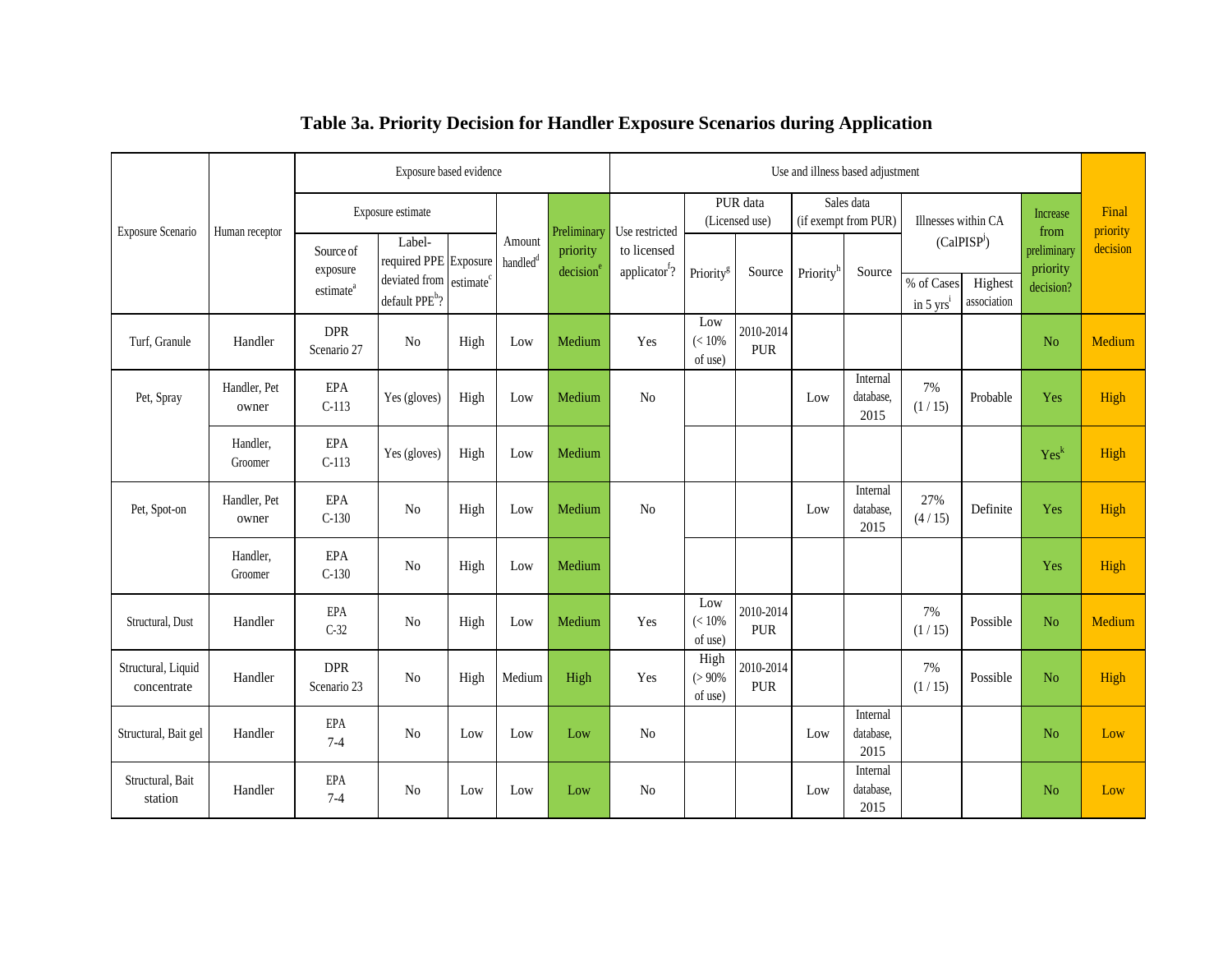#### **Footnotes Table 3a:**

a: Two references were used to determine exposure estimate: DPR, which represents DPR Memo HS-1826 [\(http://www.cdpr.ca.gov/docs/whs/pdf/hs1826.pdf\)](http://www.cdpr.ca.gov/docs/whs/pdf/hs1826.pdf), and EPA, which represents U.S.EPA Standard Operation Procedure (SOP) for Residential Pesticide Exposure Assessment (https://www.epa.gov/sites/production/files/2015-08/documents/usepa-opphed residential sops oct2012.pdf).

b: Exposure estimates provided in DPR (HS-1826) and U.S. EPA SOP include description of PPE used (i.e., default PPE) when the exposure estimates were obtained. If the actual PPE of this specific scenario and specific pesticide is different from the default PPE, the exposure estimate will be lower (for actual PPE is more protective than default PPE) or higher (for actual PPE is less protective than default PPE).

c: Exposure estimates of >5000, 500-5000 and <500 µg/lb active ingredient were categorized as "High", "Medium" or "Low" respectively.

d: "High" represents handling of >100 ac area or >100 gallons of finished solution; "Medium" represents handling of 1-100 ac area or 1-100 gallons of finished solution; "Low" represents handling of <1 ac area or <1 gallon of finished solution.

e: Preliminary decision was based on "Exposure estimate" and "Amount handled". See the table below for details.

| <b>Exposure estimate</b> | <b>Amount handled</b> | <b>Preliminary priority</b><br>decision |  |  |  |  |  |
|--------------------------|-----------------------|-----------------------------------------|--|--|--|--|--|
| High                     | Low                   | Medium                                  |  |  |  |  |  |
| High                     | Medium                | High                                    |  |  |  |  |  |
| High                     | High                  | High                                    |  |  |  |  |  |
| Medium                   | Low                   | Medium                                  |  |  |  |  |  |
| Medium                   | Medium                | Medium                                  |  |  |  |  |  |
| Medium                   | High                  | High                                    |  |  |  |  |  |
| Low                      | Low                   | Low                                     |  |  |  |  |  |
| Low                      | Medium                | Medium                                  |  |  |  |  |  |
| Low                      | High                  | Medium                                  |  |  |  |  |  |
|                          |                       |                                         |  |  |  |  |  |

f: If yes (i.e., products with use restricted to licensed applicators), use "PUR data"; If no (i.e., use of products not restricted to licensed applicators), use "Sales data".

g: High, Medium or Low is assigned to a category that accounts for >50%, 10-50% or <10% use of the active ingredient. A "High" in "PUR data" will increase "Final priority decision" from "Preliminary priority decision" by one level.

h: High, Medium or Low was assigned to a category that account for  $>50\%$ , 10-50%, or <10% sale of the active ingredient. Even though the percent active ingredient may be low in some products, substantial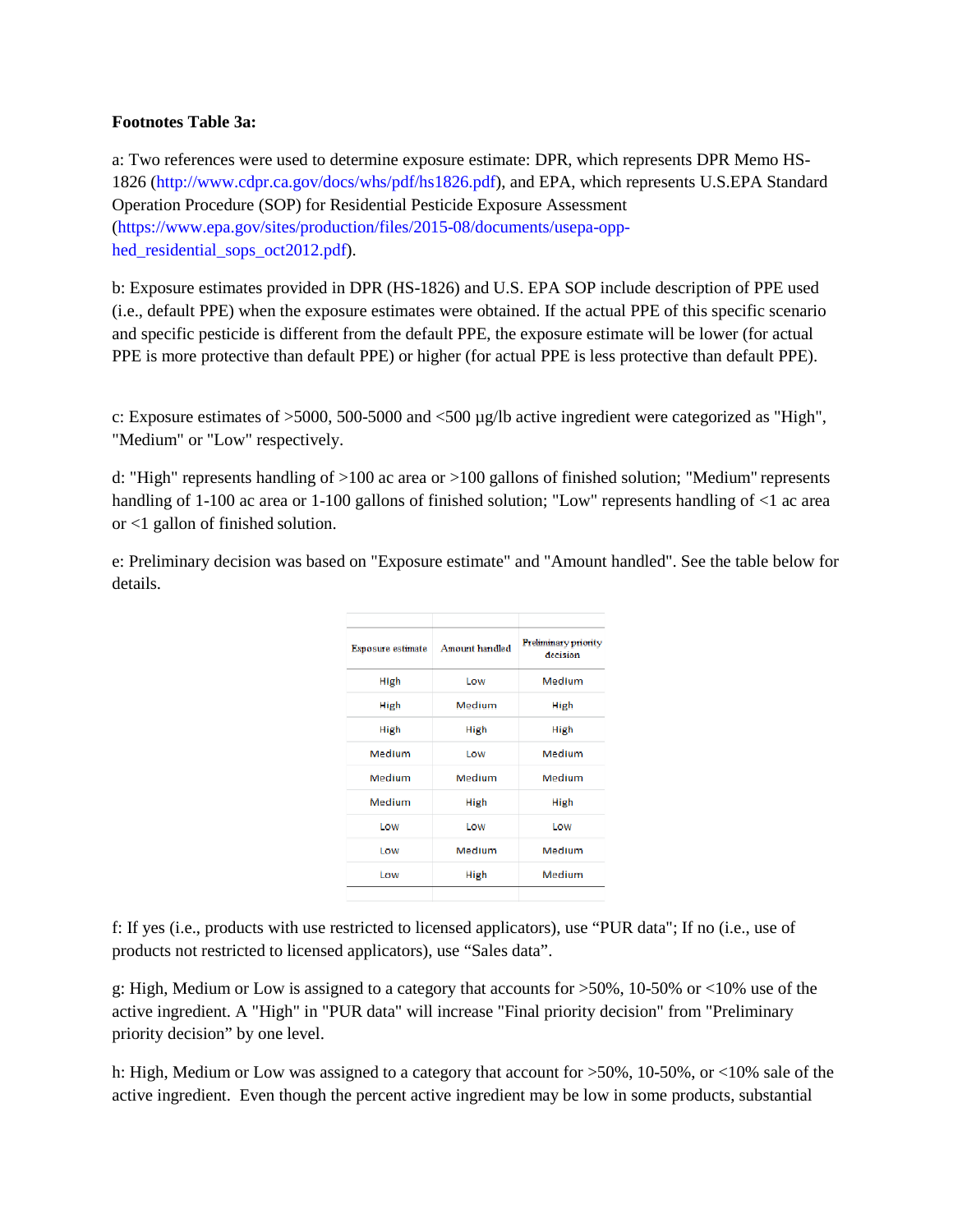sales of the low-percentage products cause the associated potential exposure to increase. Accordingly, a "High" in "Sales data" will increase "Final priority decision" from "Preliminary decision on exposure priority" by one level.

i: Intentional pesticide ingestion (e.g., suicide commitment) and any other illegal exposure was removed. The percentage sum of "% of cases" may not equal to 100% because some illness cases were not possible to determine the exposure scenario.

 j: Observation of CalPISP case(s) with "Definite" or "Probable" association will increase "Final decision on exposure priority" by one level.

 k: Pet groomers handler more pets per day than pet owner. Therefore, even though use and illness evidence did not suggest adjustments, we gave groomer exposure scenario the same priority decision as pet owner scenario.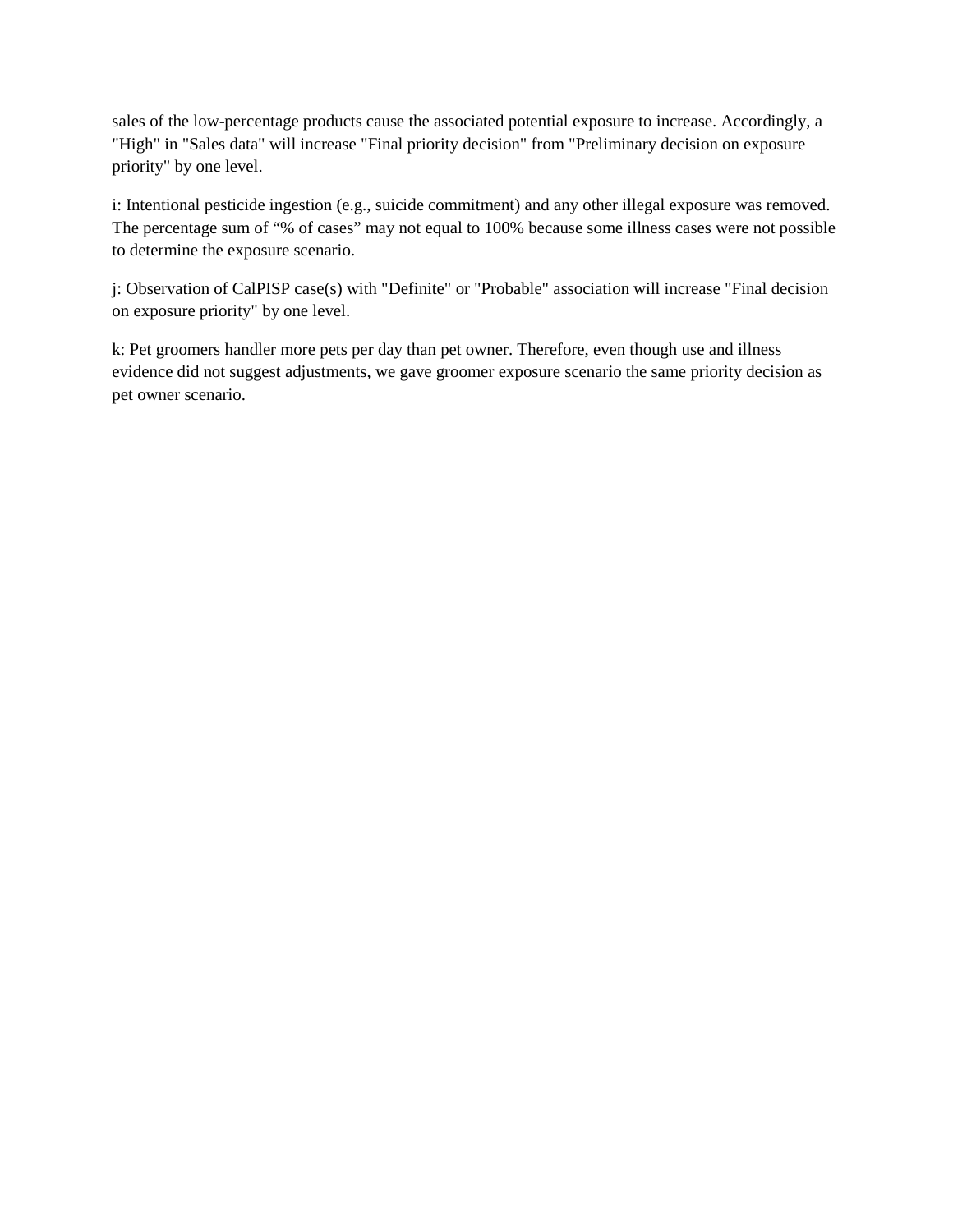|                                      |                   | Exposure based evidence                           |                         |                                |                          | Use and illness based adjustment    |                                                           |                             |                         |                                    |                               |                                    |                                         |                                              |                      |
|--------------------------------------|-------------------|---------------------------------------------------|-------------------------|--------------------------------|--------------------------|-------------------------------------|-----------------------------------------------------------|-----------------------------|-------------------------|------------------------------------|-------------------------------|------------------------------------|-----------------------------------------|----------------------------------------------|----------------------|
|                                      |                   | Transfer coefficient                              |                         |                                |                          |                                     |                                                           | PUR data<br>(Licensed Use)  |                         | Sales data<br>(if exempt from PUR) |                               | Illnesses within CA                |                                         |                                              | Final                |
| Category                             | Human<br>receptor | Source of<br>Transfer<br>coefficient <sup>a</sup> | Transfer<br>coefficient | Exposure duration <sup>c</sup> | Child<br>involved? $d^d$ | Preliminary<br>priority<br>decision | Use restricted<br>to licensed<br>applicator? <sup>f</sup> | Priority <sup>g</sup>       | Source                  | Priorityh                          | Source                        | % of Cases<br>in $5 \text{ yrs}^i$ | $(CaIPISP)^J$<br>Highest<br>Association | Increase<br>from<br>preliminary<br>decision? | priority<br>decision |
| Turf, Granule                        | Reentry, Adult    | EPA<br>$3-9$                                      | High                    | Medium                         | No                       | High                                | Yes                                                       | Low<br>$(< 10\%$<br>of use) | 2010-2014<br><b>PUR</b> |                                    |                               |                                    |                                         | $\rm No$                                     | High                 |
|                                      | Reentry, Child    | <b>EPA</b><br>$3-9$                               | High                    | Medium                         | Yes                      | High                                |                                                           |                             |                         |                                    |                               |                                    |                                         | No                                           | High                 |
| Pet, Spray                           | Reentry, Adult    | <b>EPA 8-7</b>                                    | High                    | Low                            | No                       | Medium                              | No                                                        |                             |                         | Low                                | Internal<br>database,<br>2015 |                                    |                                         | $\rm No$                                     | Medium               |
|                                      | Reentry, Child    | <b>EPA 8-7</b>                                    | Medium                  | Medium                         | Yes                      | High                                |                                                           |                             |                         |                                    |                               | 13%<br>(2/15)                      | Probable                                | Yes                                          | High                 |
| Pet, Spot-on                         | Reentry, Adult    | EPA 8-7                                           | High                    | Low                            | No                       | Medium                              | No                                                        |                             |                         | Low                                | Internal<br>database,<br>2015 |                                    |                                         | No.                                          | Medium               |
|                                      | Reentry, Child    | EPA 8-7                                           | Medium                  | Medium                         | Yes                      | High                                |                                                           |                             |                         |                                    |                               | 20%<br>(3/15)                      | Probable                                | Yes                                          | High                 |
| Structural, Dust                     | Reentry, Adult    | Professional<br>judgement                         | Low                     | Low                            | No                       | Low                                 | Yes                                                       | Low<br>$(< 10\%$<br>of use) | 2010-2014<br>PUR        |                                    |                               | 13%<br>(2/15)                      | Probable                                | Yes                                          | Medium               |
|                                      | Reentry, Child    | Professional<br>judgement                         | Low                     | Low                            | Yes                      | Medium                              |                                                           |                             |                         |                                    |                               |                                    |                                         | No.                                          | Medium               |
| Structural,<br>Liquid<br>concentrate | Reentry, Adult    | EPA $7-24$ <sup>k</sup>                           | High                    | Low                            | No                       | Medium                              | Yes                                                       | High<br>$(>90\%$<br>of use) | 2010-2014<br><b>PUR</b> |                                    |                               | 40%<br>(6/15)                      | Probable                                | Yes                                          | High                 |
|                                      | Reentry, Child    | <b>EPA 7-24</b>                                   | Medium                  | Low                            | Yes                      | High                                |                                                           |                             |                         |                                    |                               |                                    |                                         | No                                           | High                 |
| Structural, Bait<br>gel              | Reentry, Adult    | EPA 7-24                                          | High                    | Medium                         | No                       | High                                | No                                                        |                             |                         | Low                                | Internal<br>database,<br>2015 |                                    |                                         | $\rm No$                                     | High                 |
|                                      | Reentry, Child    | <b>EPA 7-24</b>                                   | Medium                  | Medium                         | Yes                      | High                                |                                                           |                             |                         |                                    |                               |                                    |                                         | No.                                          | High                 |
| Structural, Bait<br>station          | Reentry, Adult    | Professional<br>judgement                         | Low                     | Low                            | No                       | Low                                 | No                                                        |                             |                         | Low                                | Internal<br>database,<br>2015 | 7%<br>(1/15)                       | Possible                                | No                                           | Low                  |
|                                      | Reentry, Child    | Professional<br>judgement                         | Low                     | Low                            | Yes                      | Low                                 |                                                           |                             |                         |                                    |                               |                                    |                                         | No                                           | Low                  |
| Public                               | Swimmer,<br>Adult | N/A                                               | N/A                     | N/A                            | No                       | Low <sup>1</sup>                    |                                                           |                             |                         |                                    |                               |                                    |                                         | N <sub>o</sub>                               | Low                  |
|                                      | Swimmer,<br>Child | $\rm N/A$                                         | N/A                     | N/A                            | Yes                      | Low                                 |                                                           |                             |                         |                                    |                               |                                    |                                         | $\rm No$                                     | Low                  |

## **Table 3b. Priority Decision for Reentry Exposure Scenarios After Application**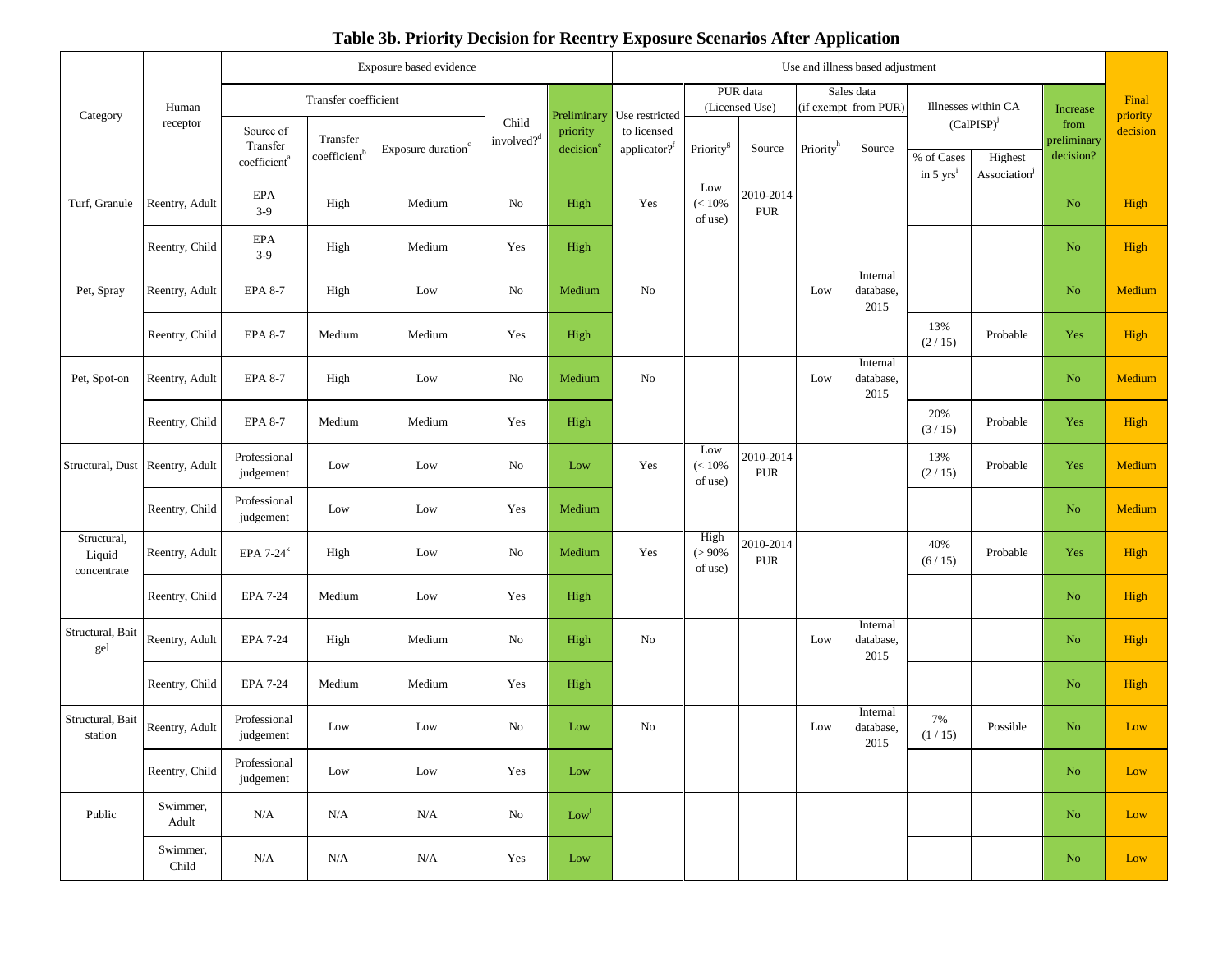#### **Footnotes Table 3b:**

a: Transfer coefficient was obtained primarily from U.S.EPA Standard Operation Procedure for Residential Pesticide Exposure Assessment ([https://www.epa.gov/sites/production/files/2015-08/documents/usepa](https://www.epa.gov/sites/production/files/2015-08/documents/usepa-opphed_residential_sops_oct2012.pdf)opphed\_residential\_sops\_oct2012.pdf).

b: Transfer coefficients of >5000, 1000-5000, and <1000 cm<sup>2</sup>/hr were categorized as "High", "Medium" and "Low," respectively.

c: Exposure times of >4, 1-4 and <1 h were categorized as "High", "Medium" and "Low," respectively.

d: If the human receptor is a child/toddler, the preliminary priority decision will be increased by one level from the decision based on transfer coefficient and exposure duration (e.g., increase from "Medium" to "High"). The only exception is when the pesticide is in a closed container, such as bait station.

e: Preliminary decision was based on both "Transfer coefficient" and "Amount handled". See the table below for details.

| Transfer coefficient Exposure duration |            | Preliminary priority<br>decision |  |  |  |  |
|----------------------------------------|------------|----------------------------------|--|--|--|--|
| High                                   | Low        | Medium                           |  |  |  |  |
| High                                   | Medium     | High                             |  |  |  |  |
| High                                   | High       | High                             |  |  |  |  |
| <b>Medium</b>                          | <b>Low</b> | Medium                           |  |  |  |  |
| Medium                                 | Medium     | Medium                           |  |  |  |  |
| Medium                                 | High       | High                             |  |  |  |  |
| l ow                                   | <b>Low</b> | <b>Low</b>                       |  |  |  |  |
| <b>Low</b>                             | Medium     | Medium                           |  |  |  |  |
| Low                                    | High       | Medium                           |  |  |  |  |
|                                        |            |                                  |  |  |  |  |

 products not restricted to licensed applicators), use "Sales data". f: If yes (i.e., products with use restricted to licensed applicators), use "PUR data"; If no (i.e., use of

 g: High, Medium or Low is assigned to a category that accounts for >50%, 10-50% or <10% use of the active ingredient. A "High" in "PUR data" will increase "Final priority decision" from "Preliminary priority decision" by one level.

 h: High, Medium or Low was assigned to a category that accounts for >50%, 10-50%, or <10% sale of the active ingredient. Even though the percent active ingredient may be low in some products, substantial sales of the low-percentage products may cause the associated potential exposure to increase. Accordingly, a "High" in "Sales data" will increase "Final priority decision" from "Preliminary decision on exposure priority" by one level.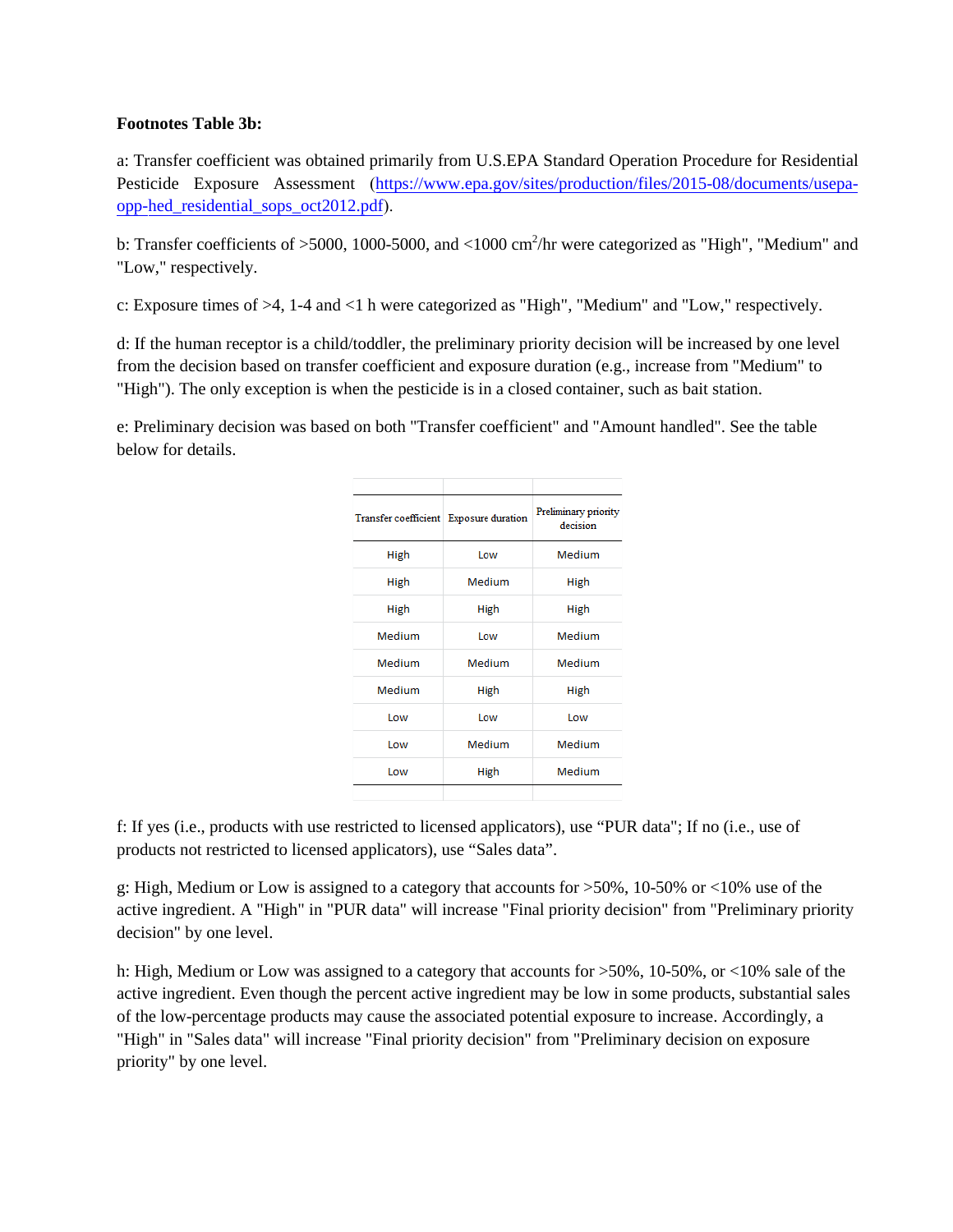i: Intentional pesticide ingestion (e.g., suicide commitment) and any other illegal exposure were removed. The percentage sum of "% of cases" may not equal to 100% because some illness cases were not possible to determine the exposure scenario.

j: Observation of CalPISP case(s) with "Definite" or "Probable" association will increase "Final priority decision" from "Preliminary priority decision" by one level.

k: No reference is available. Indoor hard surface was used as surrogate. The exposure duration was determined as low because of less time spent in outdoor areas than indoor areas.

 l: Swimmer exposure will be categorized as "High" or "Low" based on whether this pesticide is allowed to be applied directly to natural water bodies. Also child shares the same exposure routes (dermal and oral) as adult, so child exposure scenario will not be offered a higher priority.